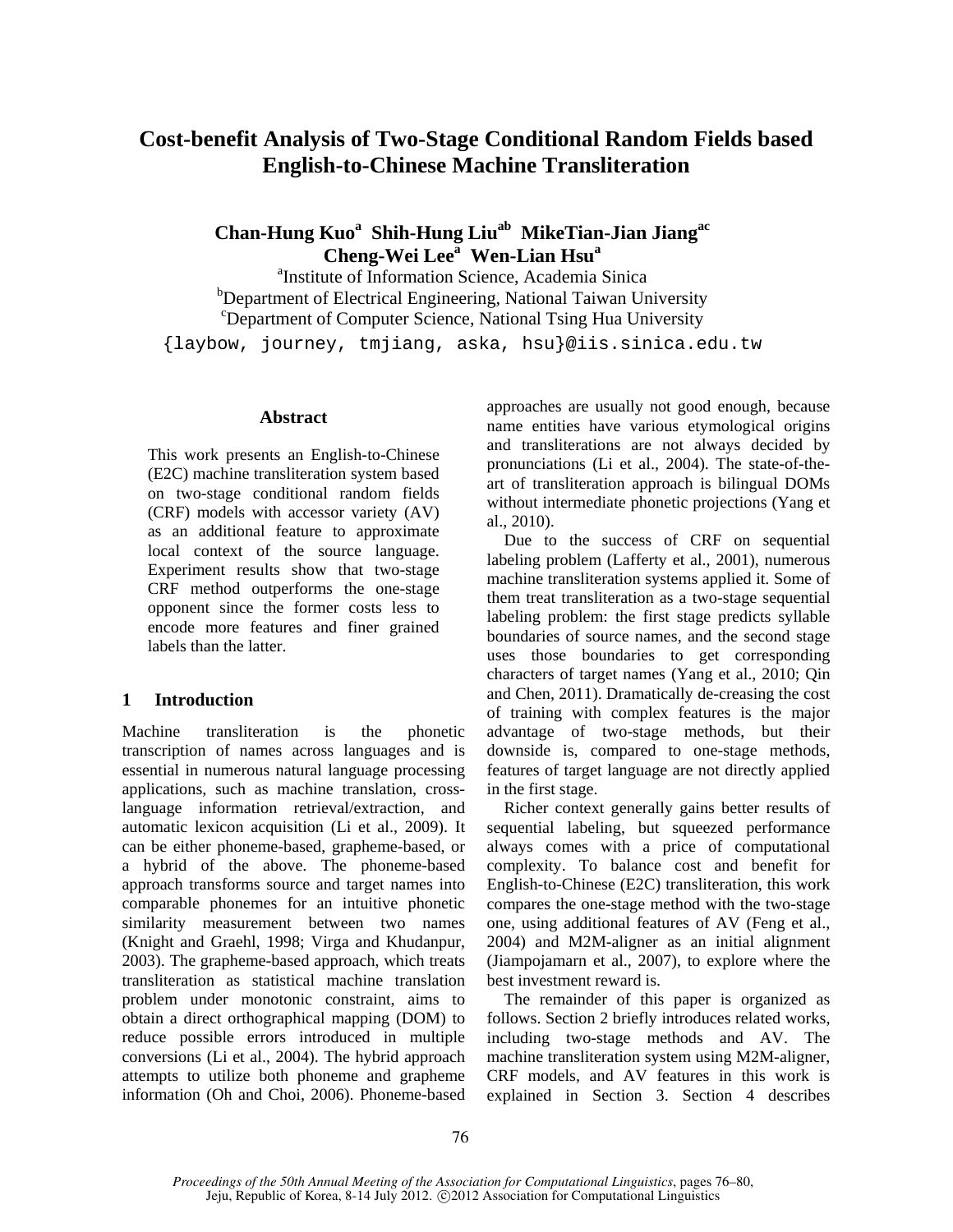experiment results along with a discussion in Section 5. Finally, Section 6 draws a conclusion.

# **2 Related Works**

Reddy and Waxmonsky (2009) presented a phrasebased transliteration system that groups characters into substrings mapping onto target names, to demonstrate how a substring representation can be incorporated into CRF models with local context and phonemic information. Shishtla et al. (2009) adopted a statistical transliteration technique that consists of alignment models of GIZA++ (Och and Ney, 2003) and CRF models. Jiang et al. (2011) used M2M-aligner instead of GIZA++ and applied source grapheme's AV in a CRF-based transliteration.

A two-stage CRF-based transliteration was first designed to pipeline two independent processes (Yang et al., 2009). To recover from error propagations of the pipeline, a joint optimization of two-stage CRF method is then proposed to utilize n-best candidates of source name segmentations (Yang et al. 2010). Another approach to resist errors from the first stage is split training data into pools to lessen computation cost of sophisticated CRF models for the second stage (Qin and Chen, 2011).

## **3 System Description**

## **3.1 EM for Initial Alignments**

M2M-aligner first maximizes the probability of observed source-target pairs using EM algorithm and subsequently sets alignments via maximum *a posteriori* estimation. To obtain initial alignments as good as possible, this work empirically sets the parameter "maxX" of M2M-aligner for the maximum size of sub-alignments in the source side to 8, and sets the parameter "maxY" for the maximum size of sub-alignments in the target side to 1 (denoted as X8Y1 in short), since one of the well-known *a priori* of Chinese is that almost all Chinese characters are monosyllabic.

## **3.2 Format of Electronic Manuscript**

The two-stage CRF method consists of syllable segmentation and Chinese character conversion CRF models, namely Stage-1 and Stage-2, respectively. Stage-1 CRF model is trained with

source name segmentations initially aligned by M2M-aligner to predict syllable boundaries as accurate as possible. According to the discriminative power of CRF, some syllable boundary errors from preliminary alignments could be counterbalanced. Stage-2 CRF model then sees predicted syllable boundaries as input to produce optimal target names. For CRF modeling, this work uses Wapiti (Lavergne *et al.*, 2010).

Using "BULLOUGH" as an example, labeling schemes below are for Stage-1 training.

- $\bullet$  B/*B* U/*B* L/*I* L/*I* O/*I* U/*I* G/*I* H/*E*
- B/*S* U/*B* L/*1* L/*2* O/*3* U/*4* G/*5* H/*E*

The first one is the common three-tag set "*BIE*". The last one is the eight-tag set "*B8*", including *B*, *1-5*, *E* and *S*: tag *B* indicates the beginning character of a syllable segment, tag *E* means the ending character, tag *I* or *1-5* stand for characters in-between, and tag *S* represents a single character segment. The expectation of the eight-tag set is the finer grained tags we used, the better segmentation accuracy we would gain.

For Stage-2, two labeling schemes are listed in the following.

- B/布 ULLOUGH/洛
- B/布 U/洛 L/*I* L/*I* O/*I* U/*I* G/*I* H/*I*

The former as substring-based labeling scheme are commonly used in two-stage CRF-based transliteration. Syllable segments in a source word are composed from Stage-1 results and then are associated with corresponding Chinese characters (Yang *et al.* 2009; Yang *et al.* 2010; Qin and Chen, 2011). The latter is a character-based labeling scheme where tags *B* or *S* from Stage-1 will be labeled with a Chinese character and others will be labeled as *I*. The merit of character-based method is to retrench the duration of the training, while substring-based method takes too much time to be included in this work for NEWS shared task. Section 5 will discuss more about pros and cons between substring and character based labeling schemes.

This work tests numerous CRF feature combinations, for example:

- *C<sub>-3</sub>, C<sub>-2</sub>, C<sub>-1</sub>, C<sub>0</sub>, C<sub>1</sub>, C<sub>2</sub>, C<sub>3</sub> and*
- $C_{-3}C_{-2}$ ,  $C_{-2}C_{-1}$ ,  $C_{-1}C_{0}$ ,  $C_{0}C_{1}$ ,  $C_{1}C_{2}$ ,  $C_{2}C_{3}$ ,

where local context is ranging from -3 to 3, and *Ci*  denotes the characters bound individually to the prediction label at its current position *i*.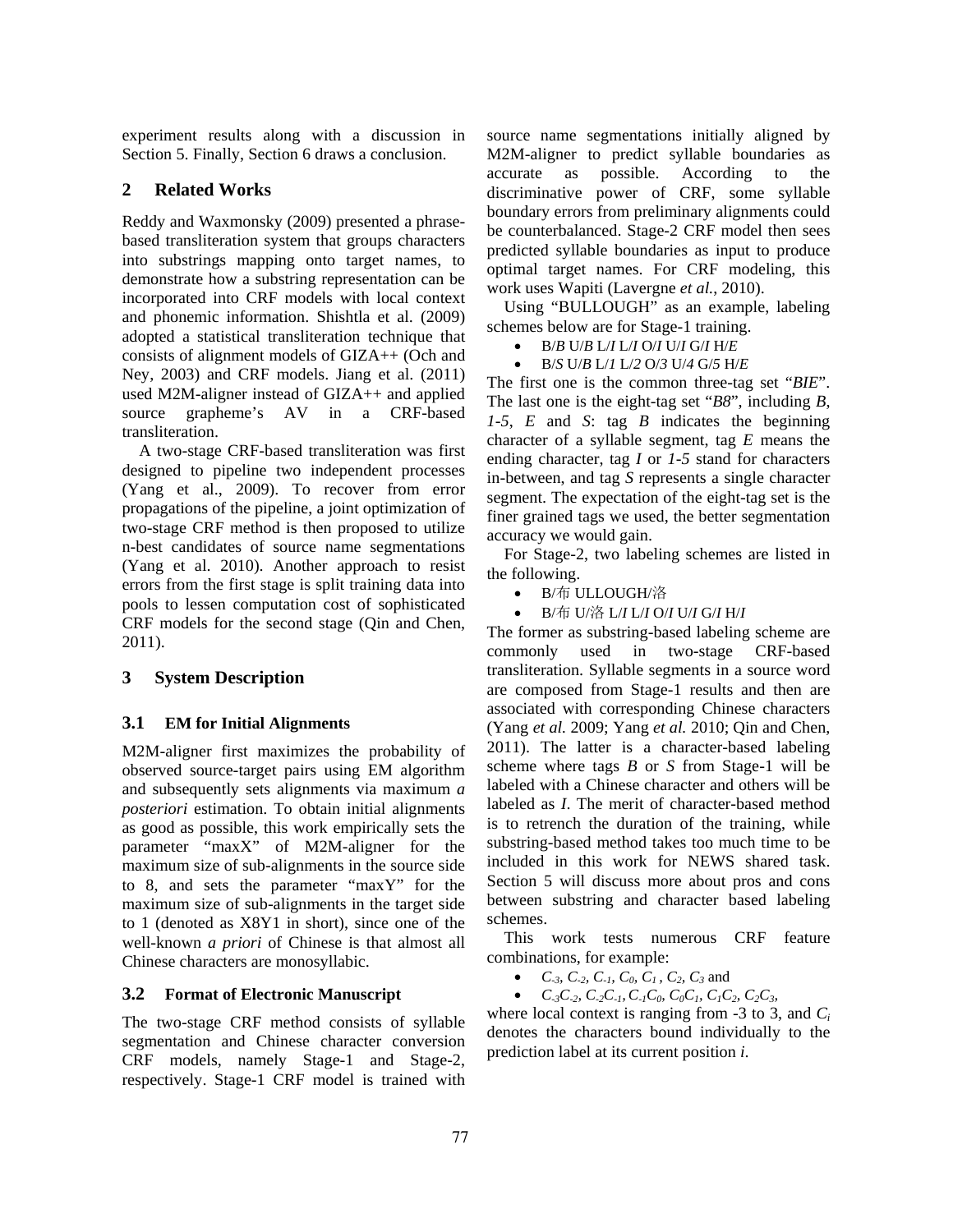# **3.3 CRF with AV**

AV was for unsupervised Chinese word segmentation (Feng *et al.*, 2004). Jiang *et al.,*  (2011) showed that using AV of source grapheme as CRF features could improve transliteration. In our two-stage system, Source AV is used in Stage-1 in hope for better syllable segmentations, but not in Stage-2 since it may be redundant and surely increase training cost of Stage-2.

### **4 Experiment Results**

#### **4.1 Results of Standard Runs**

Four standard runs are submitted to NEWS12 E2C shared task. Their configurations are listed in Table 1, where "U" and "B" denote observation combinations of unigram and bigram, respectively. A digit in front of a "UB", for example, "2", indicates local context ranging from  $-2$  to 2.  $P_{BIE}$ stands for "BIE" tag set and  $P_{B8}$  is for "B8" tag set. To summarize, the  $4<sup>th</sup>$  (*i.e.* the primary) standard run exceeds 0.3 in terms of top-1 accuracy (ACC), and other ACCs of standard runs are approximate to 0.3. The  $3<sup>rd</sup>$  standard run uses the one-stage CRF method to compare with the two-stage CRF method. Experiment results show that the twostage CRF method can excel the one-stage opponent, while AV and richer context also improve performance.

| m                                   | Configuration                     | ACC   | Mean           |
|-------------------------------------|-----------------------------------|-------|----------------|
|                                     |                                   |       | <b>F-score</b> |
|                                     | Two-stage, $2UB$ , $P_{BIE}$      | 0.295 | 0.652          |
| 2                                   | Two-stage, $2UB$ , $P_{BIE}$ , AV | 0.299 | 0.659          |
| 3                                   | One-stage, $3UB$ , $P_{BIE}$ , AV | 0.291 | 0.654          |
| 4                                   | Two-stage, $3UB$ , $P_{BS}$ , AV  | 0.311 | 0.662          |
| Table 1. Selected E2C standard runs |                                   |       |                |

| ID                                 | Configuration                         | <b>ACC</b> | Mean<br><b>F-score</b> |
|------------------------------------|---------------------------------------|------------|------------------------|
|                                    | Two-stage, $2UB$ , $P_{BIE}$ , AV     | 0.363      | 0.707                  |
| Π                                  | Two-stage, $3UB$ , $P_{BS}$ , AV      | 0.397      | 0.727                  |
| Ш                                  | One-stage, 3UB, P <sub>BIE</sub> , AV | 0.558      | 0.834                  |
| Table 2. Selected E2C inside tests |                                       |            |                        |

| ID | <b>Number of Features</b> | <b>Numbers of Label</b> |
|----|---------------------------|-------------------------|
|    | Stage-1: 60,496           | Stage-1: $8$            |
|    | Stage-2: 2,567,618        | Stage-2: 547            |
| Ш  | 4.439.896                 | 548                     |

Table 3. Cost of selected E2C inside tests

### **4.2 Results of Inside Tests**

Numerous pilot tests have been conducted by training with both the training and development sets, and then testing on the development set, as "inside" tests. Three of them are shown in Table 2, where configurations I and II use the two-stage method, and configuration III is in one-stage. Table 2 suggests a trend that the one-stage CRF method performs better than the two-stage one on inside tests, but Table 1 votes the opposite. Since the development set includes semi-semantic transliterations that are unseen in both the training and the test sets (Jiang *et al.,* 2011), models of inside tests are probably over-fitted to these noises. Table 3 further indicates that the number of features in the one-stage CRF method is doubled than that in the two-stage one. By putting these observations together, the two-stage CRF method is believed to be more effective and efficient than the one-stage CRF method.

#### **5 Discussions**

There are at least two major differences of twostage CRF-based transliteration between our approach and others. One is that we enrich the local context as much as possible, such as using eight-tag set in Stage-1. The other is using a character-based labeling method instead of a substring-based one in Stage-2.

Reasonable alignments can cause CRF models troubles when a single source grapheme is mapped onto multiple phones. For instance, the alignment between "HAX" and "哈克斯" generating by M2M-aligner.

| <b>HA</b> | 哈  |
|-----------|----|
| v         | 克斯 |

In this case, a single grapheme  $\langle X \rangle$  pronounced as /ks/ in English therefore is associated with two Chinese characters "克斯", and won't be an easy case to common character-based linear-chain CRF. Although for the sake of efficiency, this work adopts character-based CRF models, only a few of such single grapheme for consonant blends or diphthongs appeared in training and test data, and then the decline of accuracy would be moderate. One may want to know how high the price is for using a substring-based method to solve this problem. We explore the number of features between substring-based and character-based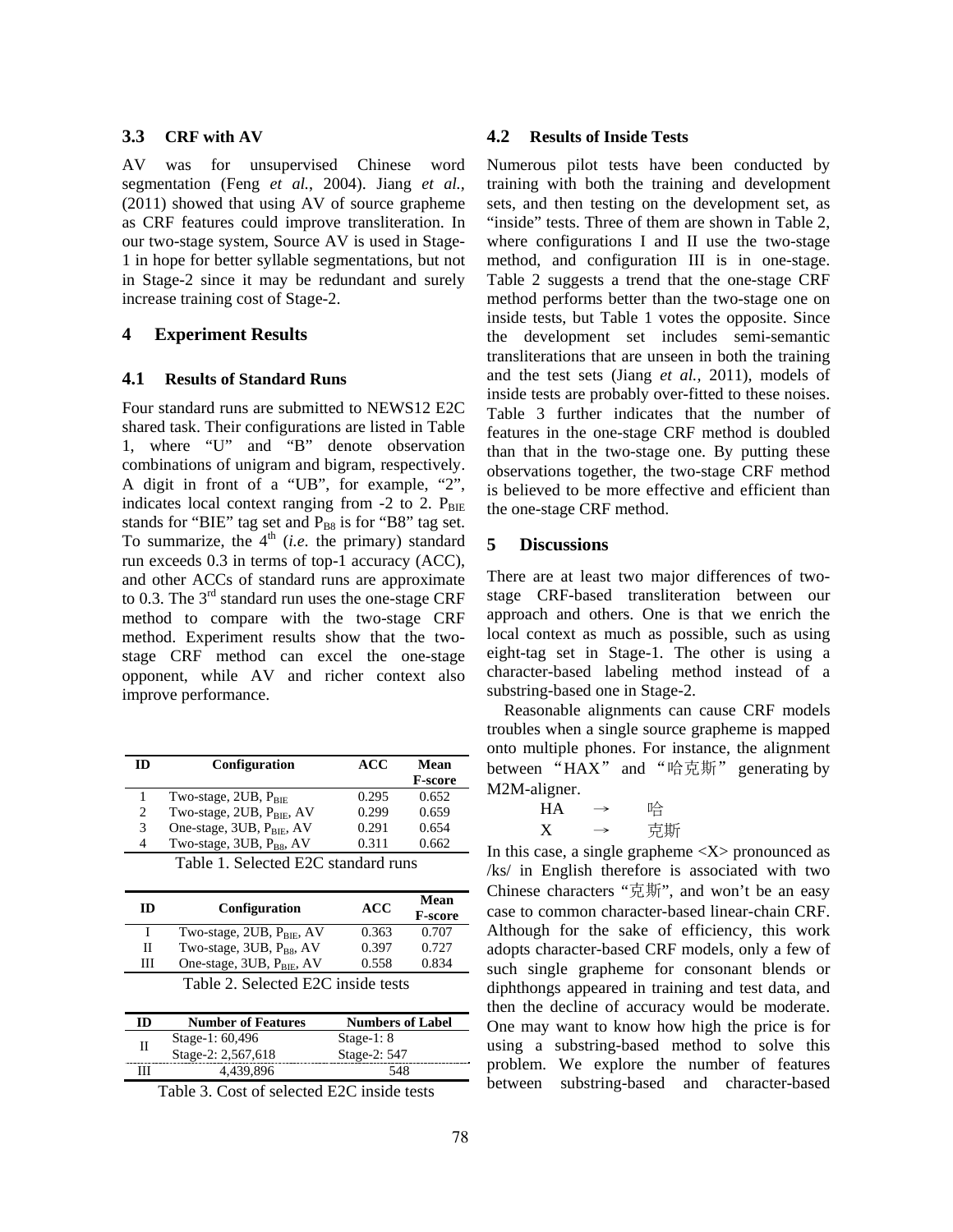| ID | <b>Substring-based</b>                        | <b>Character-Based</b> |
|----|-----------------------------------------------|------------------------|
|    | 106,070,874                                   | 2.567.618              |
|    | Table 1. Mumban of features between substains |                        |

Table 4. Number of features between substring and character based method in Stage-2

methods in Stage-2 with the same configuration II, as shown in Table 4. Features of substring-based method are tremendously more than characterbased one. Qin (2011) also reported similar observations.

However, there is another issue in our characterbased method: only the starting position of a source syllable segment will be labeled as Chinese character, others are labeled as *I*. Base on this labeling strategy, the local context of the target graphemes is missing.

### **6 Conclusions and Future Works**

This work analyzes cost-benefit trade-offs between two-stage and one-stage CRF-based methods for E2C transliteration. Experiment results indicate that the two-stage method can outperform its onestage opponent since the former costs less to encode more features and finer grained labels than the latter. Recommended future investigations would be encoding more features of target graphemes and utilizing *n*-best lattices from the outcome of Stage-1.

#### **Acknowledgments**

This research was supported in part by the National Science Council under grant NSC 100-2631-S-001-001, and the research center for Humanities and Social Sciences under grant IIS-50-23. The authors would like to thank anonymous reviewers for their constructive criticisms.

#### **References**

- Haodi Feng, Kang Chen, Xiaotie Deng, and Wiemin Zheng. 2004. Accessor Variety Criteria for Chinese Word Extraction. *Computational Linguistics*, 30(1):75-93.
- Zellig Sabbetai Harris. 1970. Morpheme boundaries within words. Papers in Structural and Transformational Linguistics, 68-77.
- Sittichai Jiampojamarn, Grzegorz Kondrak and Tarek Sherif. 2007. Applying Many-to-Many Alignments and Hidden Markov Models to Letter-to-Phoneme Conversion. Proceedings of NAACL 2007, 372-379.
- Mike Tian-Jian Jiang, Chan-Hung Kuo and Wen-Lian Hsu. 2011. English-to-Chinese Machine Transliteration using Accessor Variety Features of Source Graphemes. Proceedings of the 2011 Named Entities Workshop. 86-90.
- K. Knight and J. Graehl. 1998. Machine Transliteration. Computational Linguistics, 24(4):599-612.
- John Lafferty, Andrew McCallum, Fernando Pereira. 2001. Conditional Random Fields Probabilistic Models for Segmenting and Labeling Sequence Data. Proceedings of ICML, 591-598.
- Thomas Lavergne, Oliver Cappé and François Yvon. 2010. Practical Very Large Scale CRF. Proceedings the 48th ACL, 504-513.
- Haizhou Li, Min Zhang and Jian Su. 2004. A Joint Source Channel Model for Machine Transliteration. Proceedings of the 42nd ACL, 159-166.
- Haizhou Li, A Kumaran, Min Zhang and Vladimir Pervouchine. 2009. Report of NEWS 2009 Transliteration Generation Shared Task. Proceedings of the 2009 Named Entities Workshop. 1-18.
- Franz Josef Och and Hermann Ney. 2003. A Systematic Comparison of Various Statistical Alignment Models. Computational Linguistics, 29(1):19-51.
- J. H. Oh and K. S. Choi. 2006. An Ensemble of Transliteration Models for Information Retrieval. Information Processing and Management, 42:980- 1002.
- Ying Qin. 2011. Phoneme strings based machine transliteration. Proceedings of the 7th IEEE International Conference on Natural Language Processing and Knowledge Engineering. 304-309.
- Ying Qin and Guohua Chen. 2011. Forward-backward Machine Transliteration between English and Chinese Base on Combined CRF. Proceedings of the 2011 Named Entities Workshop. 82-85.
- Eric Sven Ristad and Peter N. Yianilos. 1998. Learning String Edit Distance. IEEE Transactions on Pattern Recognition and Machine Intelligence, 20(5):522- 532.
- Sravana Reddy and Sonjia Waxmonsky. 2009. Substring-based transliteration with conditional random fields. Proceedings of the 2009 Named Entities Workshop, 92-95.
- Praneeth Shishtla, V. Surya Ganesh, Sethuramalingam Subramaniam and Vasudeva Varma. 2009. A language-independent transliteration schema using character aligned models at NEWS 2009. Proceedings of the 2009 Named Entities Workshop, 40-43.